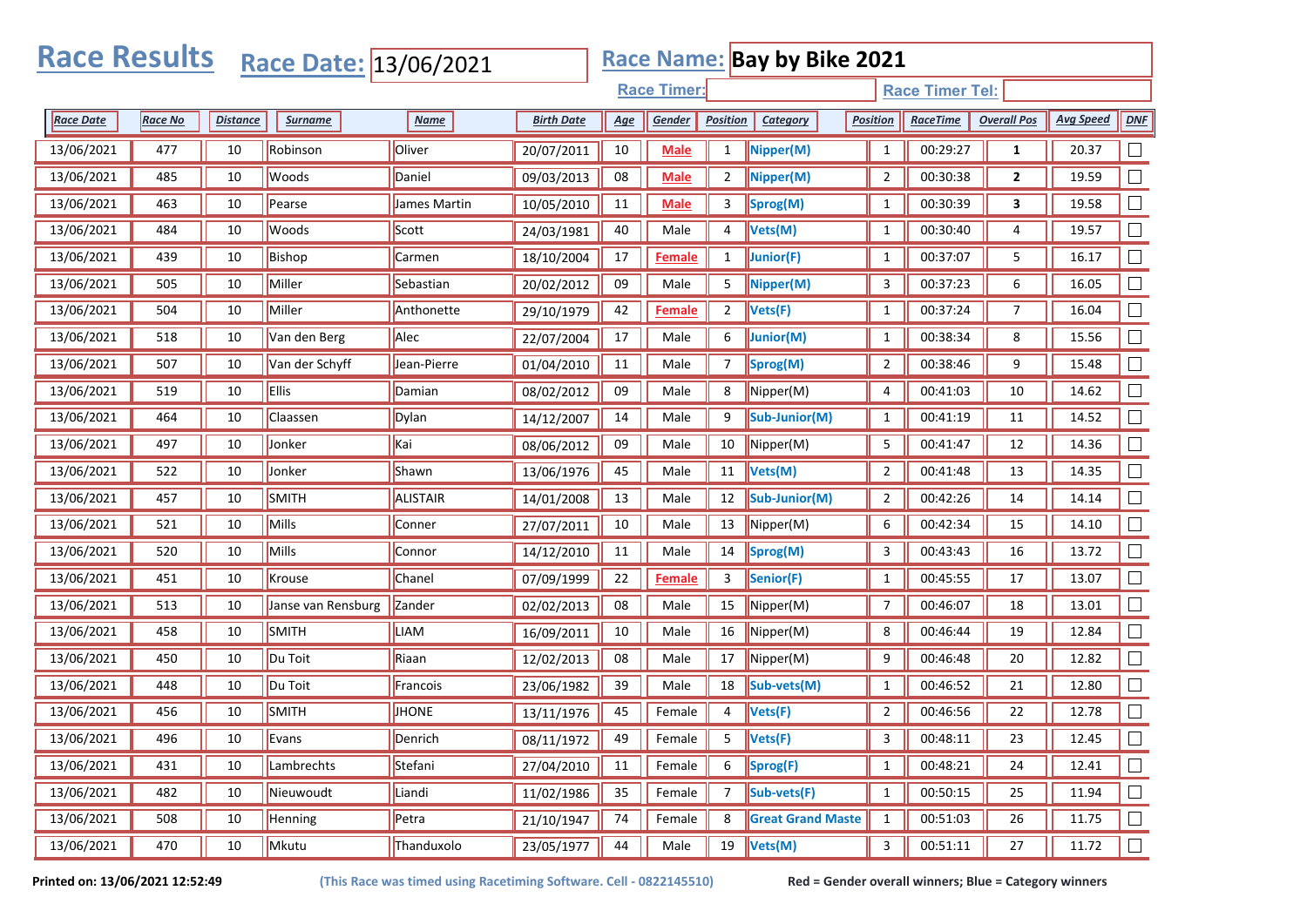| <b>Race Date</b> | <b>Race No</b> | <b>Distance</b> | <b>Surname</b>     | <b>Name</b> | <b>Birth Date</b> | <u>Age</u> | Gender | <b>Position</b> | <b>Category</b>                              | <b>Position</b> | <b>RaceTime</b> | <b>Overall Pos</b> | <b>Avg Speed</b> | DNE                      |
|------------------|----------------|-----------------|--------------------|-------------|-------------------|------------|--------|-----------------|----------------------------------------------|-----------------|-----------------|--------------------|------------------|--------------------------|
| 13/06/2021       | 471            | 10              | Lawson             | Ridge       | 09/07/2012        | 09         | Female | 9               | Nipper(F)                                    | $\mathbf{1}$    | 00:51:16        | 28                 | 11.70            |                          |
| 13/06/2021       | 514            | 10              | Janse van Rensburg | Mia         | 05/12/2009        | 12         | Female | 10              | $ $ Sprog(F)                                 | $\overline{2}$  | 00:51:39        | 29                 | 11.62            |                          |
| 13/06/2021       | 512            | 10              | Janse van Rensburg | Michelle    | 09/08/1978        | 43         | Female | 11              | Vets(F)                                      | 4               | 00:51:41        | 30                 | 11.61            |                          |
| 13/06/2021       | 468            | 10              | Bailes             | Joshua      | 30/06/2011        | 10         | Male   | 20              | $\blacksquare$ Nipper(M)                     | 10              | 00:52:05        | 31                 | 11.52            |                          |
| 13/06/2021       | 469            | 10              | Bailes             | Luke        | 23/05/2013        | 08         | Male   | 21              | $\sqrt{\mathsf{Nipper}(\mathsf{M})}$         | $11\,$          | 00:52:07        | 32                 | 11.51            |                          |
| 13/06/2021       | 467            | 10              | Bailes             | Darren      | 26/04/1985        | 36         | Male   | 22              | Sub-vets(M)                                  | $\overline{2}$  | 00:52:09        | 33                 | 11.51            | $\overline{\phantom{a}}$ |
| 13/06/2021       | 452            | 10              | Welgemoed          | Bridget     | 11/10/2012        | 09         | Female | 12              | $\sqrt{\text{Nipper(F)}}$                    | $\overline{2}$  | 00:52:34        | 34                 | 11.41            |                          |
| 13/06/2021       | 453            | 10              | Welgemoed          | Grant       | 12/04/1983        | 38         | Male   | 23              | Sub-vets(M)                                  | 3               | 00:52:35        | 35                 | 11.41            |                          |
| 13/06/2021       | 499            | 10              | Van Aswegen        | Zané        | 05/09/2011        | $10\,$     | Female | 13              | $\sqrt{\text{Nipper(F)}}$                    | 3               | 00:52:54        | 36                 | 11.34            |                          |
| 13/06/2021       | 498            | 10              | Van Aswegen        | Hendré      | 16/07/1977        | 44         | Male   | 24              | $\blacktriangleright$ Vets(M)                | 4               | 00:52:57        | 37                 | 11.33            |                          |
| 13/06/2021       | 434            | 10              | Lamprecht          | Heidi       | 18/12/1976        | 45         | Female | 14              | Vets(F)                                      | 5               | 00:53:44        | 38                 | 11.17            |                          |
| 13/06/2021       | 525            | 10              | Looss              | Elaine      | 09/07/1975        | 46         | Female | 15              | Vets(F)                                      | 6               | 00:53:51        | 39                 | 11.14            |                          |
| 13/06/2021       | 455            | 10              | Renders            | Jade        | 29/09/2010        | 11         | Female | 16              | Sprog(F)                                     | 3               | 00:54:02        | 40                 | 11.10            |                          |
| 13/06/2021       | 454            | 10              | Renders            | Helen       | 23/09/1971        | 50         | Female | 17              | Master(F)                                    | $\mathbf{1}$    | 00:54:04        | 41                 | 11.10            |                          |
| 13/06/2021       | 483            | 10              | Williams           | Bianca      | 12/07/1987        | 34         | Female | 18              | Sub-vets(F)                                  | $\overline{2}$  | 00:54:16        | 42                 | 11.06            |                          |
| 13/06/2021       | 444            | 10              | Loock              | Hermann     | 17/05/2012        | 09         | Male   | 25              | Nipper(M)                                    | 12              | 00:54:20        | 43                 | 11.04            |                          |
| 13/06/2021       | 446            | 10              | Kemp               | Phillip     | 30/10/1982        | 39         | Male   | 26              | $\vert$ Sub-vets(M)                          | 4               | 00:54:23        | 44                 | 11.03            |                          |
| 13/06/2021       | 501            | 10              | Britz              | Emily       | 07/11/2011        | 10         | Female | 19              | Nipper(F)                                    | 4               | 00:54:26        | 45                 | 11.02            |                          |
| 13/06/2021       | 503            | 10              | Britz              | Johan       | 30/12/1979        | 42         | Male   | 27              | Vets(M)                                      | 5               | 00:54:28        | 46                 | 11.02            |                          |
| 13/06/2021       | 474            | 10              | Fourie             | Odin        | 16/10/2012        | 09         | Male   | 28              | Nipper(M)                                    | 13              | 00:55:29        | 47                 | 10.81            |                          |
| 13/06/2021       | 473            | 10              | Fourie             | Morne       | 11/02/1974        | 47         | Male   | 29              | Vets(M)                                      | 6               | 00:55:33        | 48                 | 10.80            |                          |
| 13/06/2021       | 466            | 10              | Snyman             | Nolan       | 18/02/2014        | 07         | Male   | 30              | $\blacksquare$ Nipper(M)                     | 14              | 00:55:48        | 49                 | 10.75            |                          |
| 13/06/2021       | 465            | 10              | Snyman             | Chris       | 06/05/1985        | 36         | Male   | 31              | Sub-vets(M)                                  | 5               | 00:55:50        | 50                 | 10.75            |                          |
| 13/06/2021       | 447            | 10              | Kemp               | Lise-Mari   | 25/11/2010        | 11         | Female | 20              | Sprog(F)                                     | 4               | 00:55:58        | 51                 | 10.72            |                          |
| 13/06/2021       | 438            | 10              | Mulder             | Rohan       | 19/05/2014        | 07         | Male   | 32              | $\blacksquare$ Nipper(M)                     | 15              | 00:56:27        | 52                 | 10.63            |                          |
| 13/06/2021       | 437            | 10              | Mulder             | Anneline    | 29/01/1984        | 37         | Female | 21              | $\vert$ Sub-vets(F)                          | 3               | 00:56:30        | 53                 | 10.62            | $\Box$                   |
| 13/06/2021       | 436            | 10              | Westraadt          | Mar-Dine    | 19/06/2012        | 09         | Female | 22              | $\blacksquare$ Nipper(F)                     | 5               | 00:58:45        | 54                 | 10.21            | $\Box$                   |
| 13/06/2021       | 435            | 10              | Westraadt          | Geraldine   | 10/06/1987        | 34         | Female | 23              | $\left  \text{Sub-vets}(\mathsf{F}) \right $ | 4               | 00:58:46        | 55                 | 10.21            | $\Box$                   |
| 13/06/2021       | 506            | 10              | Evert              | Candice     | 10/03/1989        | 32         | Female | 24              | $\left  \text{Sub-vets}(\mathsf{F}) \right $ | 5               | 00:59:02        | 56                 | 10.16            | $\Box$                   |
| 13/06/2021       | 459            | $10\,$          | Parker             | Owen        | 29/07/2014        | 07         | Male   | 33              | $\sqrt{\text{Nipper(M)}}$                    | 16              | 01:00:06        | 57                 | 9.98             | $\Box$                   |